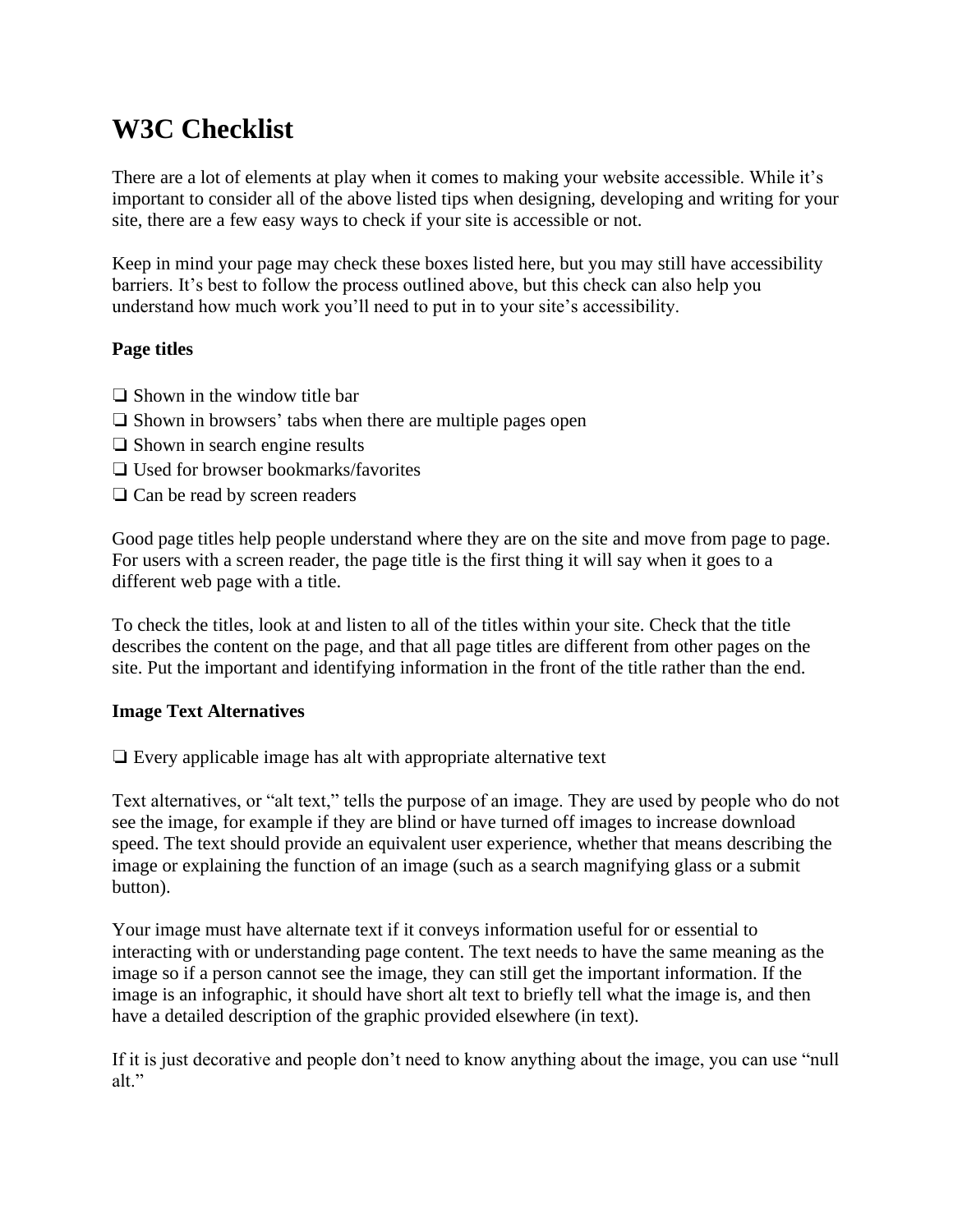Here is a link to an alt text decision tree from W3C to help you determine if you need alt text and what it should say.

# **Headings**

❏ Most of your pages should have at least one heading.

❏ All text that looks like a heading has HTML code markup as a heading.

❏ All text marked up as a heading is actually a section heading.

❏ The heading hierarchy is meaningful (the headings and subheadings make sense throughout the copy and break it up in a meaningful way).

Many of your site pages will have headings and subheadings to tell a story through the copy. You may use different sizes, colors, or styles (bold, italics, underlined) to identify the headings. In order for headings to be accessible, they must be 'marked up,' or HTML coded.

# **An example of meaningful hierarchy is:**

# **● Heading Level 1**

# **○ Heading Level 2**

- **Heading Level 3**
- **Heading Level 4**
- **Heading Level 5**

# **Color Contrast**

❏ Site has a minimum contrast by default set at at least 4.5:1 for normal text

As previously referenced, some people have difficulty reading text if there isn't sufficient contrast between the text and background, such as light grey text on a white background, or bright colored text on a black background. This makes reading your site difficult for many people with visual impairments, including older people who lose contrast sensitivity from age. People with dyslexia also have a hard time reading bright colors.

Most web browsers allow users to change the color of text and background on a site, so your site should still work if users do change the colors.

There are three ways you can check color contrast explained in depth above, including: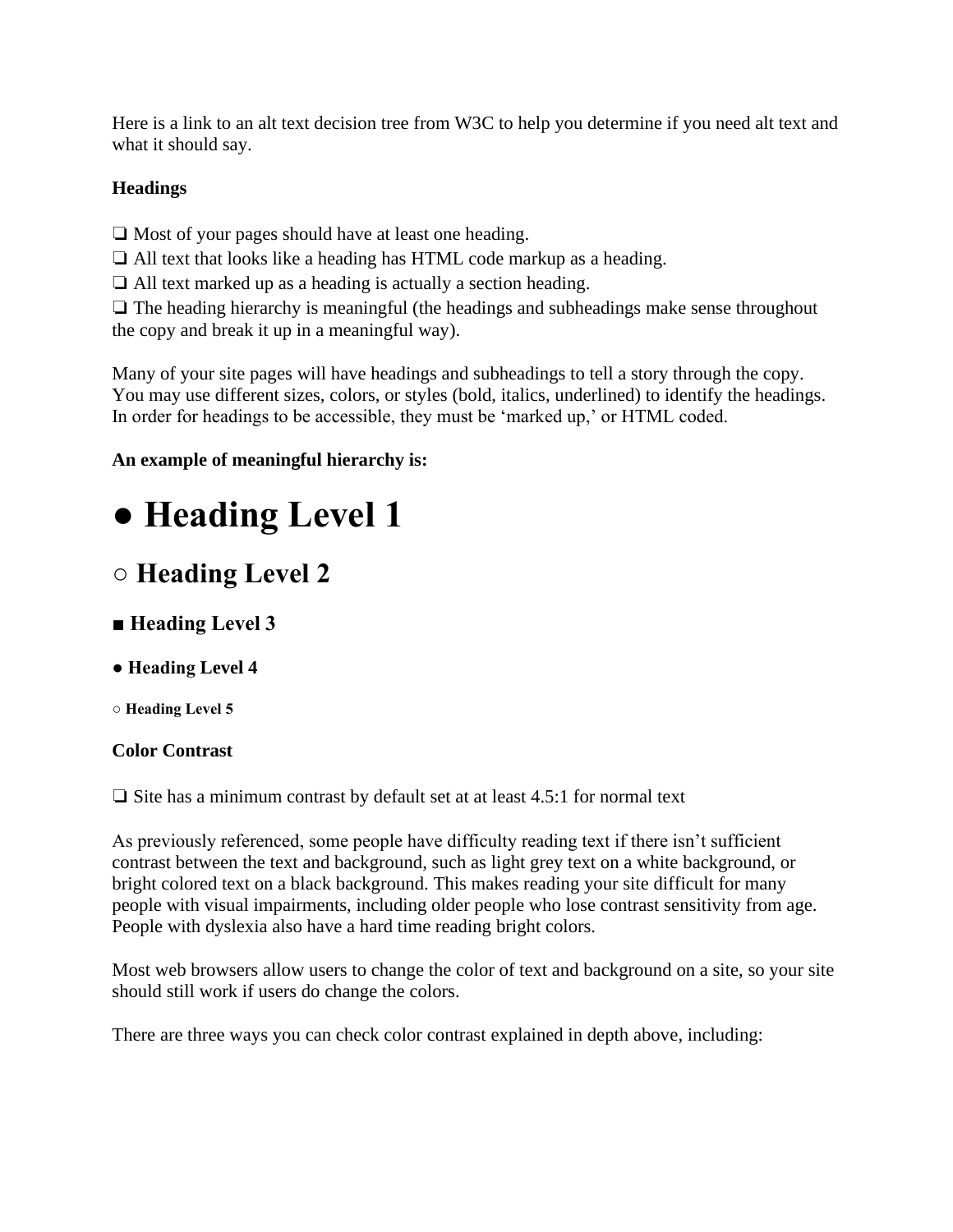- Table with contrast ratio
- Eye-dropper to select color
- Turn off color

## **Resize Text**

❏ All text can be made larger.

❏ Text doesn't disappear or get cut off when text is made larger.

❏ Text, images and other content don't overlap when text is made larger.

❏ All buttons, form fields and other controls are visible and usable when text is made larger.

❏ Horizontal scrolling isn't required to read when text is made larger.

Resizing text can mean zooming in on the page, text-zoom, or changing the font size through Options or Preferences. Some people must enlarge the text in order to read it, and others may need to adjust the font, space between lines, etc.

If pages are unusable or unable to be seen if the text size is changed or page is zoomed, the page is not accessible. Ensure columns and sections don't overlap, the space between the lines doesn't disappear, and lines of text don't become too long. Also make sure text doesn't disappear all together. Users should not have to scroll to read a sentence.

## **Keyboard Access and Visual Focus**

❏ You can tab to all the elements on each page of your site, including links, form fields, buttons, etc.

❏ You can tab away from all elements you can tab to. For example, if you have a media player, you're able to tab away from the navigation controls.

❏ As you tab, it follows a logical reading order. For example, left to right and top to bottom.

❏ You can visually see where the tab is, i.e. with an outline or highlight.

❏ You can do everything on your site through a keyboard, such as move through the page, click, etc.

❏ If you tab into a drop down list, you can use the arrow keys to move through the options. Ensure it doesn't automatically select the first item in the list and take you to a new page or action.

❏ When images or words are links, they have clear visual focus and can be navigated to through a keyboard.

As we've mentioned, many people cannot use a mouse to navigate a computer, and instead rely on the keyboard to interact. This can be people who are blind, have mobile impairments, or have other disabilities that mean they must rely on the keyboard or assistive technologies, such as voice input.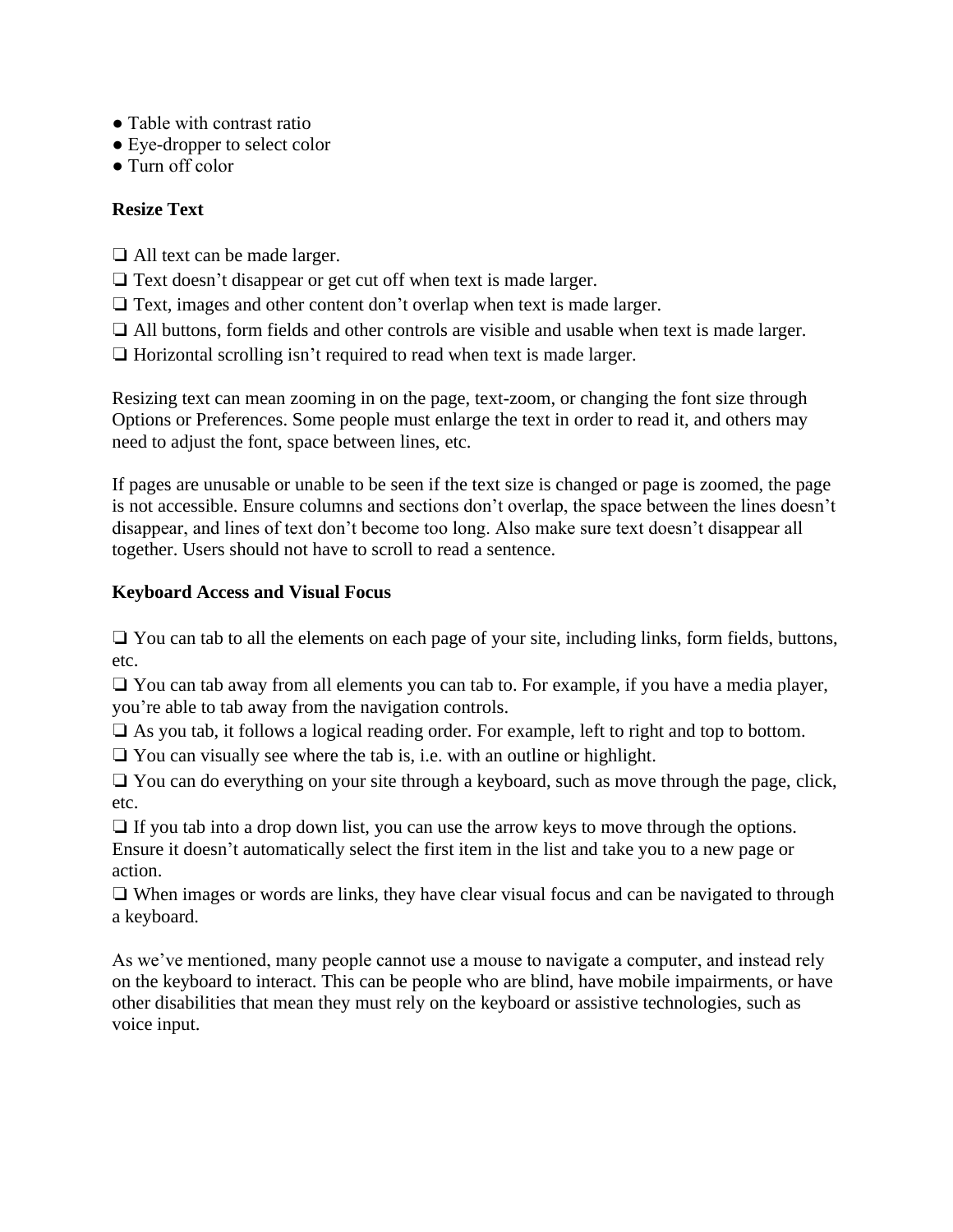All links, forms, media, etc. must be able to be accessed through a keyboard. The keyboard focus should be visible and follow a logical order through the page. This could be through a border, highlight, or other format that moves through the page as you tab.

#### **Forms, Labels and Errors**

❏ All form controls are keyboard accessible, as well as drop-down lists.

❏ Every form control has a label associated with it.

❏ Labels are correctly positioned, such as to the left of text boxes and right of radio buttons and checkboxes.

❏ Any required/mandatory fields are clearly indicated. (This can't be color alone for those who cannot differentiate color.)

 $\Box$  Field indicators (such as an asterisk) is included in the marked up field label for text boxes and drop down lists.

❏ Instructions for completing the forms are located in a proper, logical place such as at the top of the form or in the section they relate to.

❏ Required formats, such as for dates and phone numbers, are included in the marked up label. ❏ Clear and specific guidance is provided in the event of an error, and helps people easily understand how to fix the error.

❏ Errors are easily findable, such as highlighted within the form or listed before the form.

❏ People do not have to re-enter all information in the form, and fields without errors are still populated with the data entered.

If you have forms on your site, such as a place to enter an email address or input contact information, the forms should have labels, keyboard access and clear instructions. People should be able to interact with the forms using only the keyboard, voice input, and screen readers. Also, the label should be clickable, increasing the size and making it easier to select buttons or check boxes.

Forms include a single text box, such as search or email address input box, text fields, radio buttons, check boxes, drop-down lists and other buttons.

# **Moving, Flashing, or Blinking Content**

❏ If there is moving, blinking or scrolling information on your site that starts automatically and lasts more than five seconds, there is a way to pause, stop or hide the movement.

❏ If there is any automatically-updated information, there is a way to pause, stop or hide the updated information, or for the user to control the frequency of the update.

❏ Content that flashes or blinks does not do so more than three times in one second.

Moving, flashing or blinking content includes carousels, ads, videos, auto-updating information, scrolling news feeds, etc. You must give users ability to control the moving content because it can cause difficulty understanding the information, or distraction.